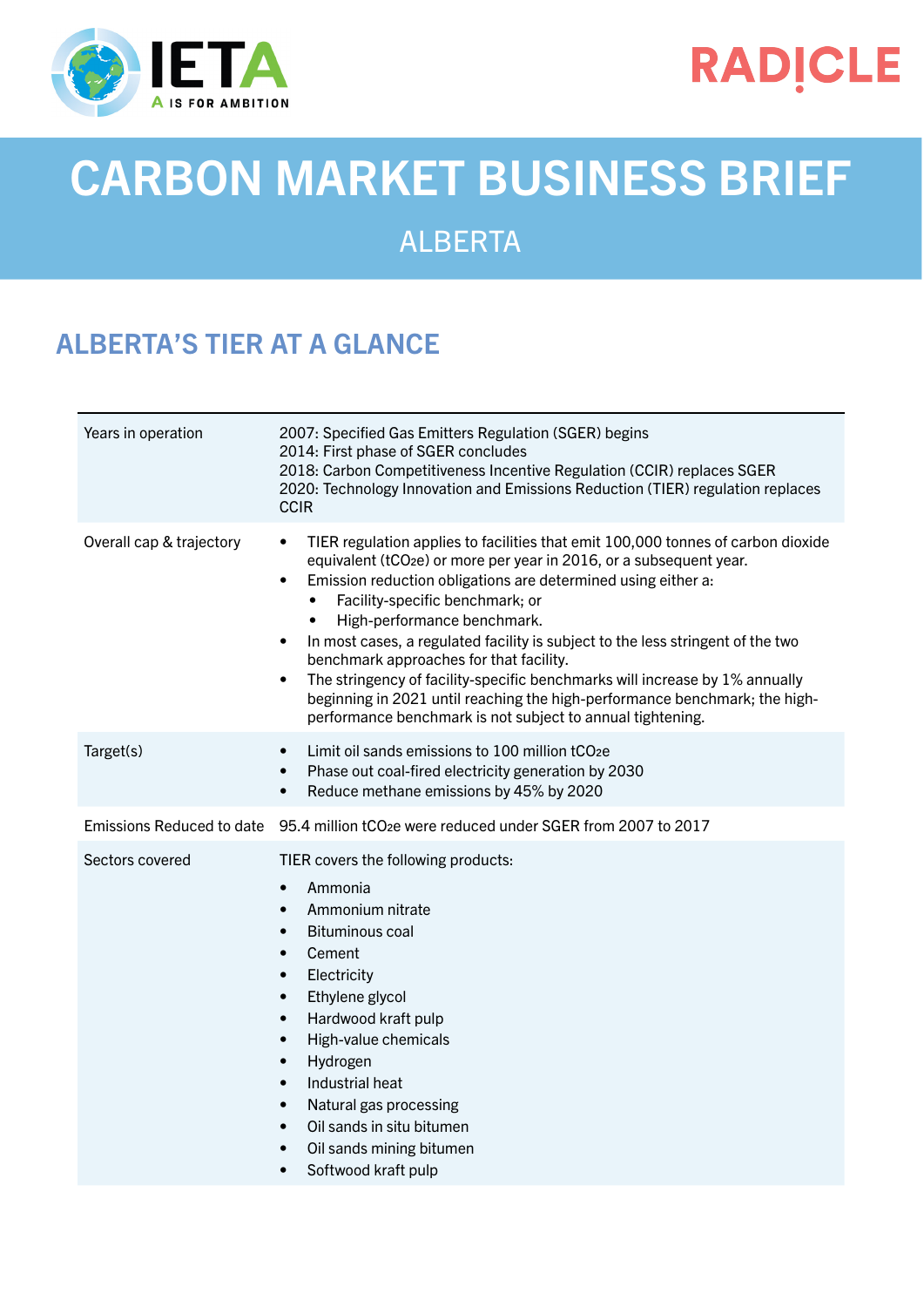| <b>GHGs covered</b>             | The following specified gases are covered under the regulation:<br>CO <sub>2</sub><br>Methane<br>$\bullet$<br>N <sub>2</sub> O<br>$\bullet$<br><b>HFCs</b><br>$\bullet$<br>SF <sub>6</sub><br><b>PFCs</b><br>$\bullet$<br>NF <sub>3</sub>                                                                                                                                                                                                                                                                                                                                                                            |  |
|---------------------------------|----------------------------------------------------------------------------------------------------------------------------------------------------------------------------------------------------------------------------------------------------------------------------------------------------------------------------------------------------------------------------------------------------------------------------------------------------------------------------------------------------------------------------------------------------------------------------------------------------------------------|--|
| # of covered entities           | Approximately 460                                                                                                                                                                                                                                                                                                                                                                                                                                                                                                                                                                                                    |  |
| Allocation method               | Allocation is based on the facility-specific benchmark or high-performance<br>benchmark approach.                                                                                                                                                                                                                                                                                                                                                                                                                                                                                                                    |  |
| <b>Trading rules</b>            | Benchmarks can be met by:<br>Reducing facility emissions intensity;<br>Retiring Emission Performance Credits (EPCs), which can be traded;<br>٠<br>Retiring Alberta-based emissions offsets (Offsets), which can be traded; and/or<br>$\bullet$<br>Paying into the TIER Fund at prevailing TIER Fund price.<br>$\bullet$<br>2020 TIER Fund Price: \$30/tCO2e<br>2021 TIER Fund Price: \$40/tCO2e (price aligns with 2021 federal<br>benchmark requirements under GGPPA).<br>2022 TIER Fund Price: Anticipated to be \$50/tCO2e (price alignment with<br>$\bullet$<br>2022 federal benchmark requirements under GGPPA) |  |
| Use of offsets and linking      | No more than 60% of a facility's compliance obligation can be met with EPCs or<br>Offsets.                                                                                                                                                                                                                                                                                                                                                                                                                                                                                                                           |  |
| Other features                  | N/A                                                                                                                                                                                                                                                                                                                                                                                                                                                                                                                                                                                                                  |  |
| Penalties for<br>non-compliance | A fine of no more than C\$200/tCO <sub>2</sub> e, by which the net emissions for the regulated<br>facility exceeds its allowable emissions.                                                                                                                                                                                                                                                                                                                                                                                                                                                                          |  |
| Use of revenues                 | Revenue from TIER is used for:<br>Investing in emission reductions technology;<br>Reducing Alberta deficits; and/or<br>$\overline{\phantom{a}}$                                                                                                                                                                                                                                                                                                                                                                                                                                                                      |  |

• Supporting the province's energy war room, the "Canadian Energy Centre".

#### MAJOR DEVELOPMENTS

TIER launched on 1 January 2020, with a \$30/tCO2e TIER Fund price. In November 2020, a Ministerial Order established that the 2021 fund price would rise to \$40/tCO2e, to maintain Alberta's jurisdiction over its industrial carbon pricing programme. This was done in the context of the federal government's Greenhouse Gas Pollution Pricing Act (GGPPA) which can be imposed on provinces and territories that do not meet the federal benchmark criteria, and where the price rises by \$10/tCO2e every year.

In March 2021, the Supreme Court of Canada released a decision upholding the constitutionality of the GGPPA, with the majority strongly endorsing carbon pricing as an essential legislative tool. Alberta has not yet legislated to increase its 2022 fund price but is anticipated to increase the fund price to \$50/tCO2e to align with the federal GGPPA minimum carbon price requirements.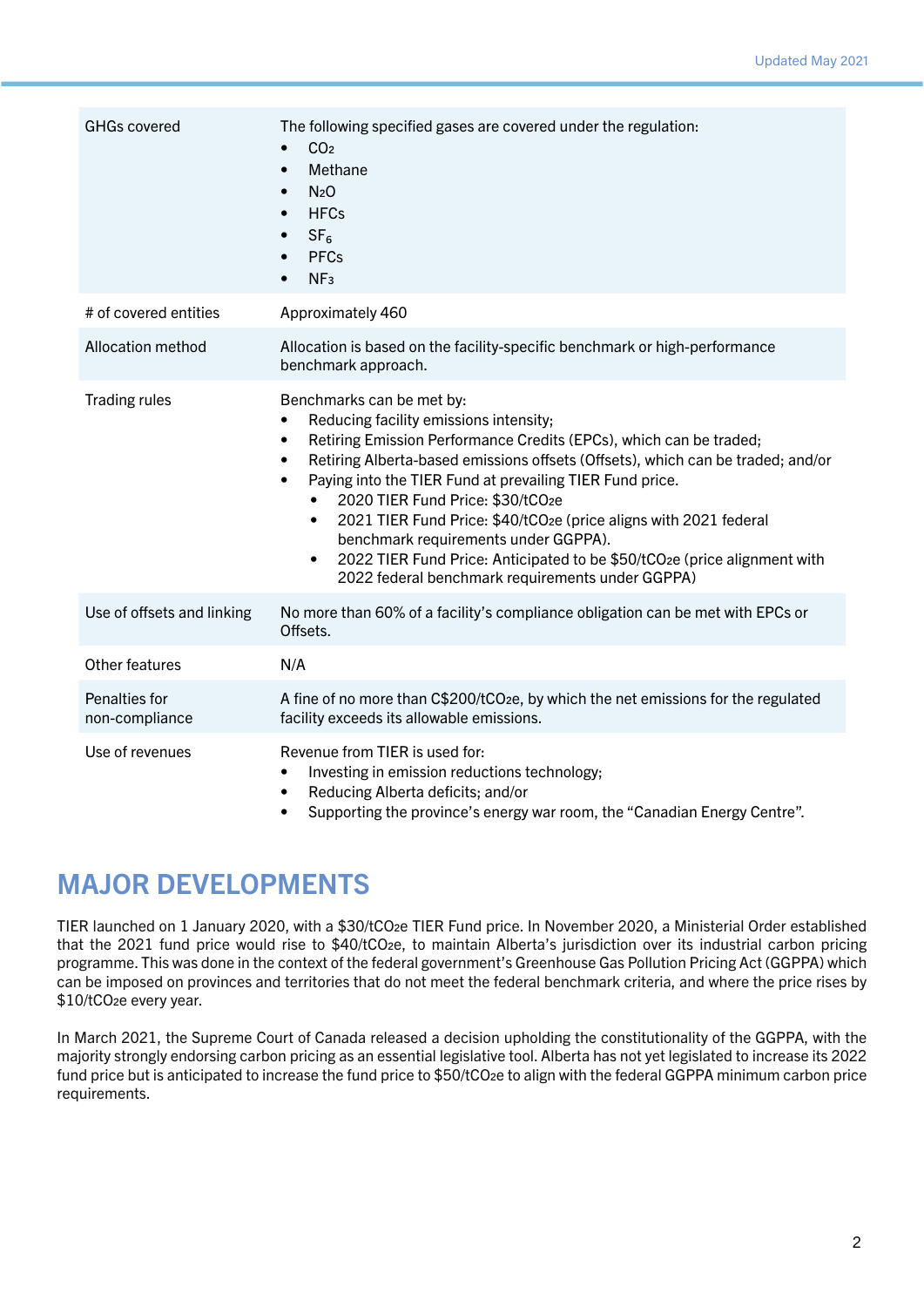#### MARKET COMMENTARY

The Alberta carbon market is opaque and complex, with Alberta compliance-grade Offsets and EPCs (collectively, the "Alberta Credits") trading through bilateral agreements. Volatility in Alberta Credit prices can be significant due to this lack of transparency and is affected by key factors based on:

- 1. market conditions;
- 2. policy risk; and
- 3. commercial positioning.

Market conditions include the cyclicality of demand and supply and perceived market fundamentals, such as the impact of market participants' banking behaviour. Policy risk represents the anticipated, speculated or actual changes to provincial and federal carbon pricing programmes and structures. Commercial positioning relates to a market participant's percentage of total market supply or demand and the execution or influence of their trading strategy. Table 1 highlights a range of historical pricing impacts associated with each of these factors.

#### TABLE 1.

Alberta carbon pricing impacts

| Factor                        | <b>Carbon Price Impact</b> |
|-------------------------------|----------------------------|
| Market conditions             | $C$2 - 5/tCO2e$            |
| Policy risk                   | C\$5 - 10/tCO2e            |
| <b>Commercial positioning</b> | \$2-5/tCO <sub>2</sub> e   |

Policy risk has had the most significant impact on market price historically, with up to \$20/tCO<sub>2</sub>e in market pricing movement observed from 2019 to the beginning of 2021. This pricing volatility has been tied directly to anticipated and actual charges to Alberta's carbon pricing programme.

The Canadian federal government has imposed an increasing minimum carbon price across all provincial carbon programmes, rising to \$50/tCO2e by 2022. This factor is the single largest contributor to the Alberta market price and provides an incentive for suppliers to hold Alberta Credits for future higher-priced compliance years. In December 2020, the Canadian Federal government released a plan to increase the federal carbon tax by \$15/tCO2e per year from 2023, up to \$170/tCO2e by 2030. Further details have not been released on how this will interact with the minimum carbon price across Canadian carbon programmes.

Alberta market pricing volatility is anticipated to increase over time as the market ceiling price increases in alignment with the Federal GGPPA. With increased market pricing volatility, the impacts of policy risk, market conditions and commercial positioning on carbon price become more significant going forward.

The 2021 TIER Fund price is \$40/tCO2e and Graph 1 illustrates how policy changes have impacted market prices by up to \$20/tCO<sub>2</sub>e over the last two years. The upcoming 2020 compliance deadline of 30 June 2021 will likely have few Alberta Credits retired for compliance, as the current market price exceeds the \$30/tCO<sub>2</sub>e 2020 TIER Fund price. Any Alberta Credits with a vintage of 2014 or older will be submitted for compliance as they expire after the 2020 compliance year.